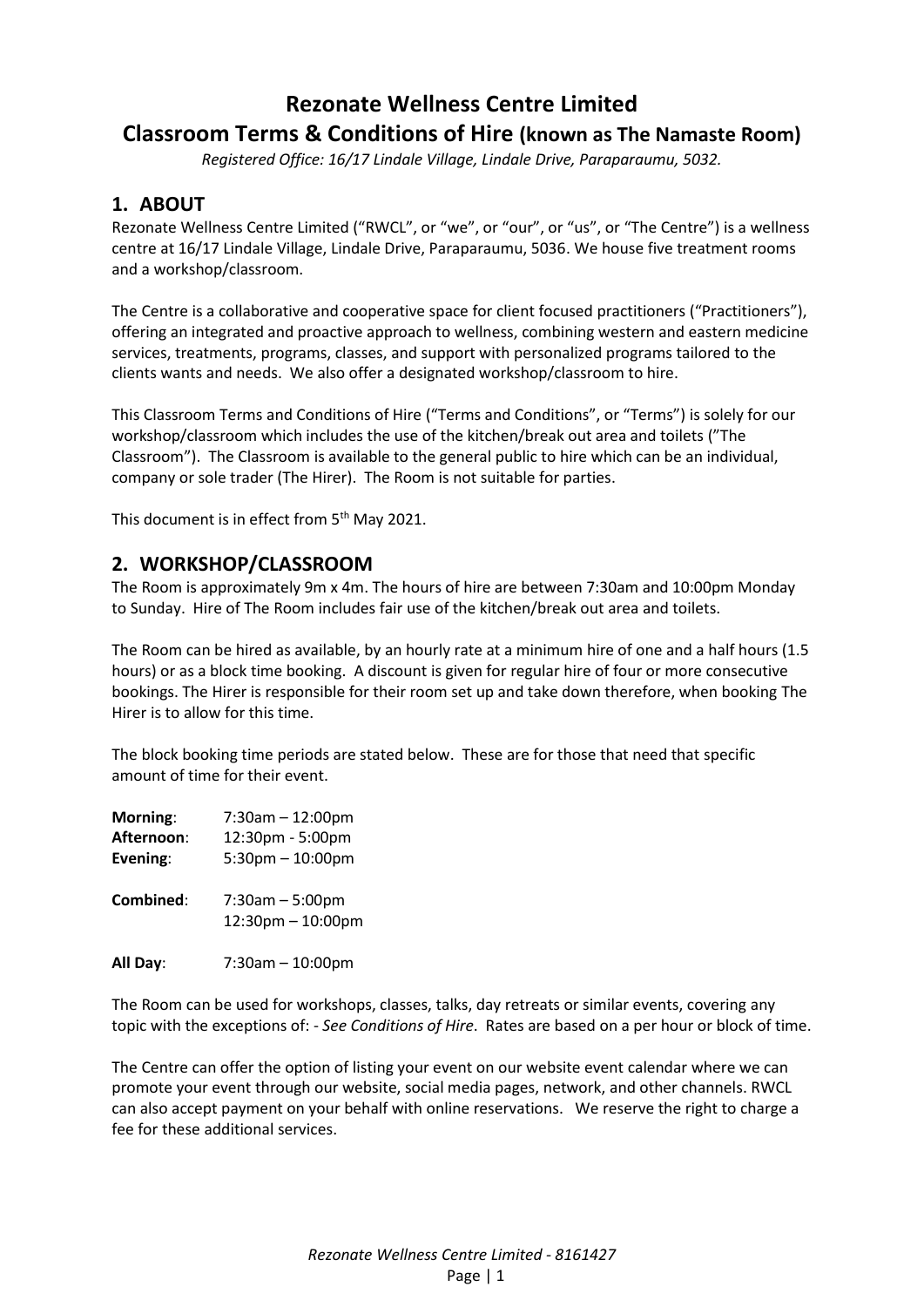## **3. AGREEMENT**

- 3.1. This Agreement applies to all Hirers that rent The Classroom and agrees to be bound by this Agreement.
- 3.2. The Hirer agrees: to take due care of the building, fixtures and fittings and, at the end of each hire session The Hirer must ensure that The Classroom, Kitchen and Breakout area is left in the condition by which it was found.
- 3.3. A penalty may be applied to The Hirer who leaves The Centre in an unsatisfactory state.
- 3.4. Where The Room is found to be in an unsatisfactory state upon arrival, The Hirer is to inform RWCL immediately.
- 3.5. Where a bond has been paid, RWCL reserve the right to retain all or part of that bond where any damage has been caused by lack of care. RWC also reserve the right to seek reimbursement for such damage.
- 3.6. When a Hirer is vacating The Room and another Hirer is entering, there is to be a respectful crossover period between outgoing and incoming Hirers.
- 3.7. All Hirers hiring The Classroom and facilities are responsible for knowing and following all relevant rules and legislation
- 3.8. The Hirer is responsible for information their attendees and guests of all rules, responsibilities, and legislation.

### **4. CONDITIONS OF HIRE**

- 4.1. The minimum hire is per 1.5 hours or one set block of time. A discount is given for regular hirers who make of four or bookings for the same event.
- 4.2. The Hirer must: hire the room for permitted use only.
- 4.3. Permitted use includes, but is not limited to, meetings, workshops, classes, training, talks and quiet social gatherings based around all things related to Wellness.
- 4.4. Non-permitted use includes, but is not limited to, illicit, illegal, unlawful, or lewd acts, for example, no drugs, drinking or sexual activities or related topics.
- 4.5. The Hirer must: be respectful of RWCL property, all clients, guests, practitioners undertaking treatments, and nearby tenants of Lindale Village and must keep all noise to the minimum expected for the service being undertaken.
- 4.6. Smoking is banned within or near The Centre.
- 4.7. Alcohol is banned within or near The Centre.
- 4.8. The Hirer is responsible for ensuring that they themselves, and none of their guests or clients, cause any damage to The Centre or RWCL property.
- 4.9. In the event of any damage to The Centre or The Centre's equipment that occurs as a direct result of The Hirer, their guests or clients, The Hirer agrees to make good at their own cost.
- 4.10. The Hirer indemnifies RWC for any damage or loss to any property brought into The Centre by the Hirer, their guests, or clients.
- 4.11. The Hirer acknowledge that RWCL does not carry any insurance that protects the Hirer in any claim for accident, injury or damage arising out of the action or negligence of the hirer or their guests or clients. It is recommended that The Hirer obtains their own Public Liability insurance in relation to any damage that may be caused to RWCL property.
- 4.12. The Hirer is responsible for the maintenance of good order throughout the time of hire and keeping their area clean, tidy and hazard free.
- 4.13. The Hirer must: clean up after themselves prior to vacating which may mean:
	- a) stack the chairs,
	- b) put equipment away,
	- c) sweep or vacuum the floor,
	- d) empty the bin,
	- e) change linen,
	- f) tidy the kitchen & breakout area,
	- g) undertake any other task that is needed to ensure that the area is clean and tidy for the next hirer to come in, as they found it themselves.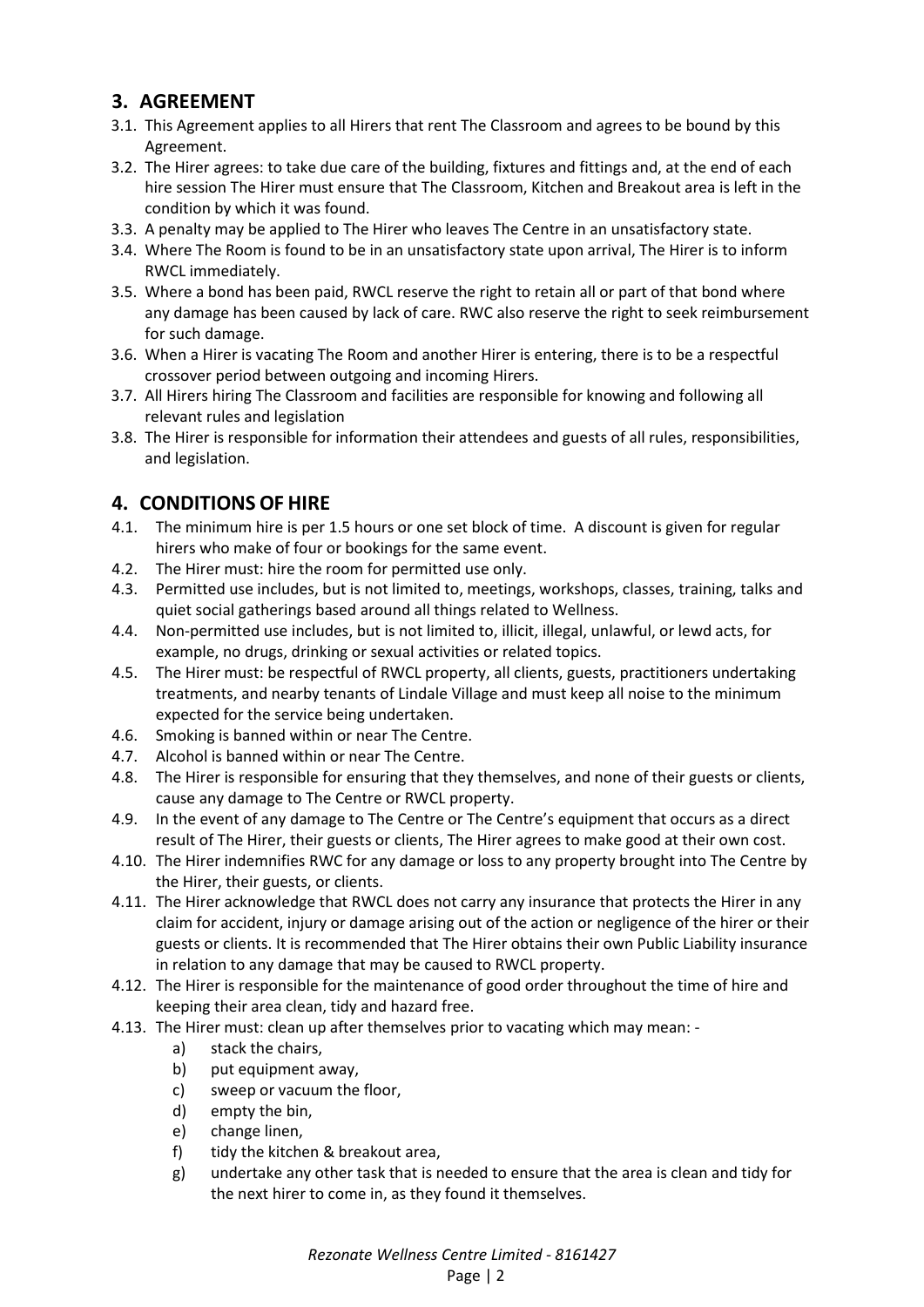### **5. INCLUSIONS**

Hireage of The Room includes the following: -

- 5.1. Running costs such as lease, electricity and maintenance.
- 5.2. Respectful use of kitchen facilities and break out area.
- 5.3. Use of equipment such as tables, chairs. Note that projector hire will incur additional costs.
- 5.4. Security/alarm monitoring.

### **6. SECURITY**

The Room, the Hirer must: -

- 6.1. When vacating the Room, The Hirer must: check that all heaters or fans are turned off.
- 6.2. When vacating the Room, The Hirer must: check that all lights are turned off.
- 6.3. When vacating the Room, The Hirer must: check that all windows are closed.
- 6.4. When vacating the Room, The Hirer must: check that all doors are securely locked.
- 6.5. Evening hirers must: vacate the premises by 10:30pm as the security alarm is automatically set to come on at this time. Any costs associated with the trigger of an unwarranted security callout will be charged back to The Hirer.
- 6.6. Where the Hirer has been entrusted with a key to The Centre, they must ensure that the key is kept safe at all times with no distinguishing marks of what the key belongs to.
- 6.7. No duplication of a key is permitted to be taken.
- 6.8. Where The Hirer has lost the key, a \$40 fee will be charged for issuing a new key.
- 6.9. A log of all keys issued is kept by RWCL and updated on a regular basis.
- 6.10. When the hire is no longer required the key must be returned to RWCL.

## **7. HOW TO BOOK**

To book The Room check on our website for available times.

Click on the Booking Enquiry form and complete the required details.

Alternatively, send an email t[o wellness@rezonate.co.nz](mailto:wellness@rezonate.co.n) with the following information.

- a) Your Name
- b) Physical Address
- c) Email address
- d) Contact Number
- e) Day(s) of Hire
- f) Date(s) of Hire
- g) Start and End time(s) (to include set up and take down)
- h) Reason for Hire
- i) Expected number of delegates
- j) Additional Services required

For full details of what data we hold, and what we do with your information, see our Privacy Policy. <https://rezonatewellnesscentre/privacy-policy>

#### **8. ADDITIONAL SERVICES**

- 8.1. Where classes, workshops, or other events (Event) require clients to register or pay in advance, RWC can offer a service of listing The Hirers Event on the RWC Website and promoting the Event through RWC Social Media channels and on external signage at The Centre. A fee may be charged for this service.
- 8.2. RWC will make all best endeavours to promote and receive bookings on behalf of The Hirer but cannot guarantee that bookings will be received as a result of our efforts.
- 8.3. A projector is available to hire at an additional cost.